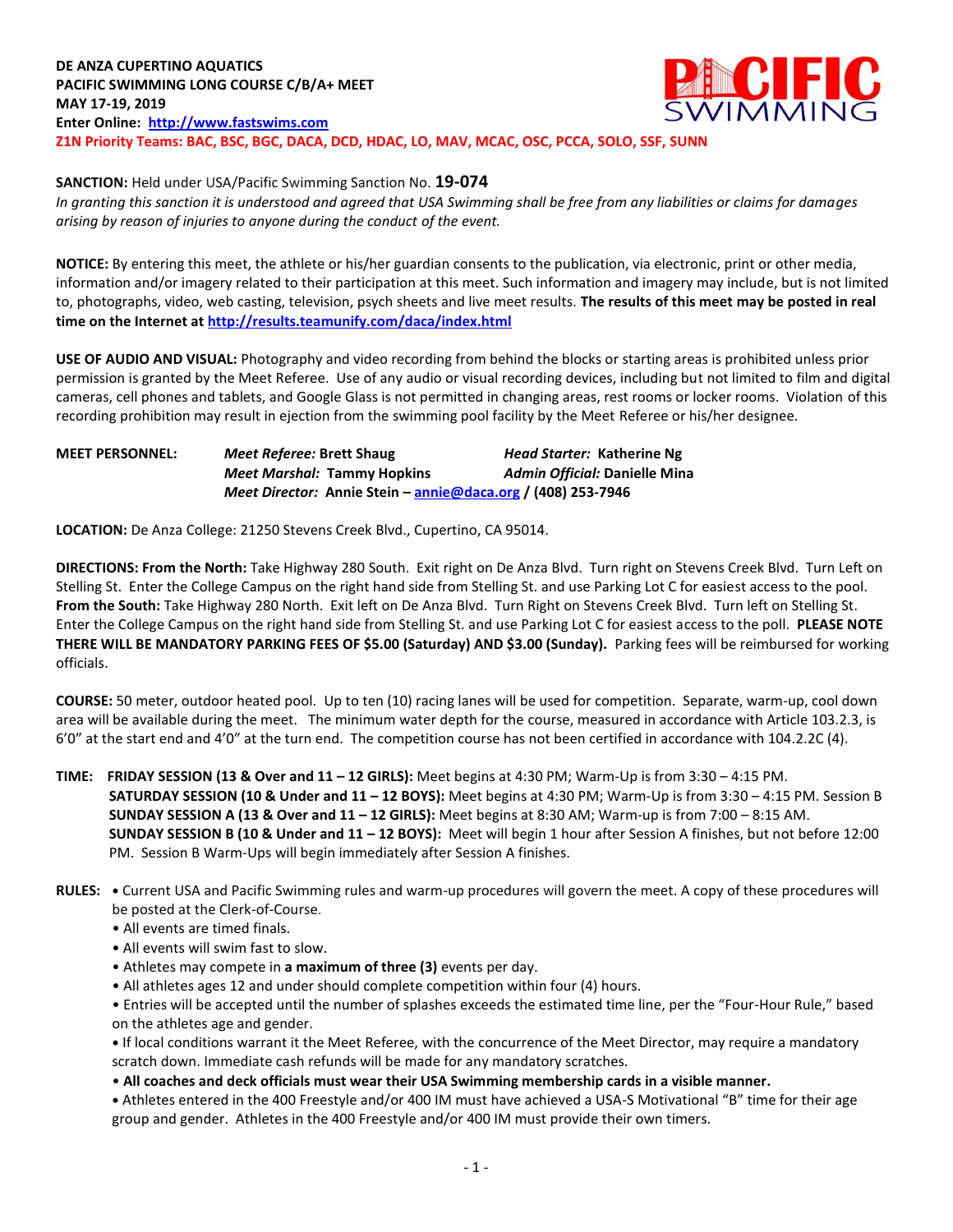**•** 8 & Under Athletes entered in the 100 Back, Breast, and/or Fly must have achieved a "PC-A" time for their gender in the 50 meter/yard distance of that stroke. Athletes will use their 50m time to enter the event.

**UNACCOMPANIED ATHLETES:** Any USA-S athlete-member competing at the meet must be accompanied by a USA Swimming member-coach for the purposes of athlete supervision during warm-up, competition and warm-down. If a coach-member of the athlete's USA-S Club does not attend the meet to serve in said supervisory capacity, it is the responsibility of the athlete or the athlete's legal guardian to arrange for supervision by a USA-S member-coach. The Meet Director or Meet Referee may assist the athlete in making arrangements for such supervision; however, it is recommended that such arrangements be made in advance of the meet by the athlete's USA-S Club Member-Coach.

**RACING STARTS:** Athletes must be certified by a USA-S member-coach as being proficient in performing a racing start, or must start the race in the water. It is the responsibility of the athlete or the athlete's legal guardian to ensure compliance with this requirement.

**RESTRICTIONS:** • Smoking and the use of other tobacco products is prohibited on the pool deck, in the locker rooms, in spectator

- seating, on standing areas and in all areas used by athletes, during the meet and during warm-up periods.
- Sale and use of alcoholic beverages is prohibited in all areas of the meet venue.
- No glass containers are allowed in the meet venue.
- No propane heater is permitted except for snack bar/meet operations.
- All shelters must be properly secured.
- Deck changes are prohibited.

• Destructive devices, to include but not limited to, explosive devices and equipment, firearms (open or concealed), blades, knives, mace, stun guns and blunt objects are strictly prohibited in the swimming facility and its surrounding areas. If observed, the Meet Referee or his/her designee may ask that these devices be stored safely away from the public or removed from the facility. Noncompliance may result in the reporting to law enforcement authorities and ejection from the facility. Law enforcement officers (LEO) are exempt per applicable laws.

 Operation of a drone, or any other flying apparatus, is prohibited over the venue (pools, athlete/coach areas, spectator areas and open ceiling locker rooms) any time athletes, coaches, officials and/or spectators are present.

• Pets, with the exception of licensed working service animals, are prohibited in the meet venue.

**ELIGIBILITY:** • Athletes must be current members of USA-S and enter their name and registration number on the meet entry card as they are shown on their Registration Card. If this is not done, it may be difficult to match the athlete with the registration and times database. The meet host will check all athlete registrations against the SWIMS database and if not found to be registered, the Meet Director shall accept the registration at the meet (a \$10 surcharge will be added to the regular registration fee). Duplicate registrations will be refunded by mail.

• Athletes in the "A" Division must have met at least USA Swimming Motivational "A" minimum time standard. Athletes in the "B" Division must have met at least the listed "B" minimum time standard. All entry times slower than the listed "B" time standard will be in the "C" Division.

- Entries with **"NO TIME" will be ACCEPTED (Exception – 400 Freestyle & 400 IM, 8 & U 100 FL, BK, BR. See Rules)**.
- Entry times submitted for this meet may be checked against a computer database and may be changed in accordance with Pacific Swimming Entry Time Verification Procedures.
- Disabled athletes are welcome to attend this meet and should contact the Meet Director or Meet Referee regarding any special accommodations on entry times and seeding per Pacific Swimming policy.

• Athletes 19 years of age and over may compete in the meet for time only, no awards. Such athletes must have met standards for the 17-18 age group.

• The athlete's age will be the age of the athlete on the first day of the meet.

**ENTRY PRIORITY:** Zone 1N athletes from BAC, BSC, BGC, DACA, DCD, HDAC, LO, MAV, MCAC, OSC, PCCA, SOLO, SSF, SUNN entering online must do so by 11:59 PM Wednesday, May 1<sup>st</sup> in order to receive priority acceptance to the meet. Surface mail entries must be postmarked by Monday, April 29<sup>th</sup> in order to receive priority acceptance to the meet. No athletes other than those from BAC, BSC, BGC, DACA, DCD, HDAC, LO, MAV, MCAC, OSC, PCCA, SOLO, SSF, SUNN may enter the meet until the priority period has concluded.

**ENTRY FEES:** \$4.00 per event plus a \$10.00 participation fee per athlete. Entries will be rejected if payment is not sent at time of request. No refunds will be made, except mandatory scratch downs.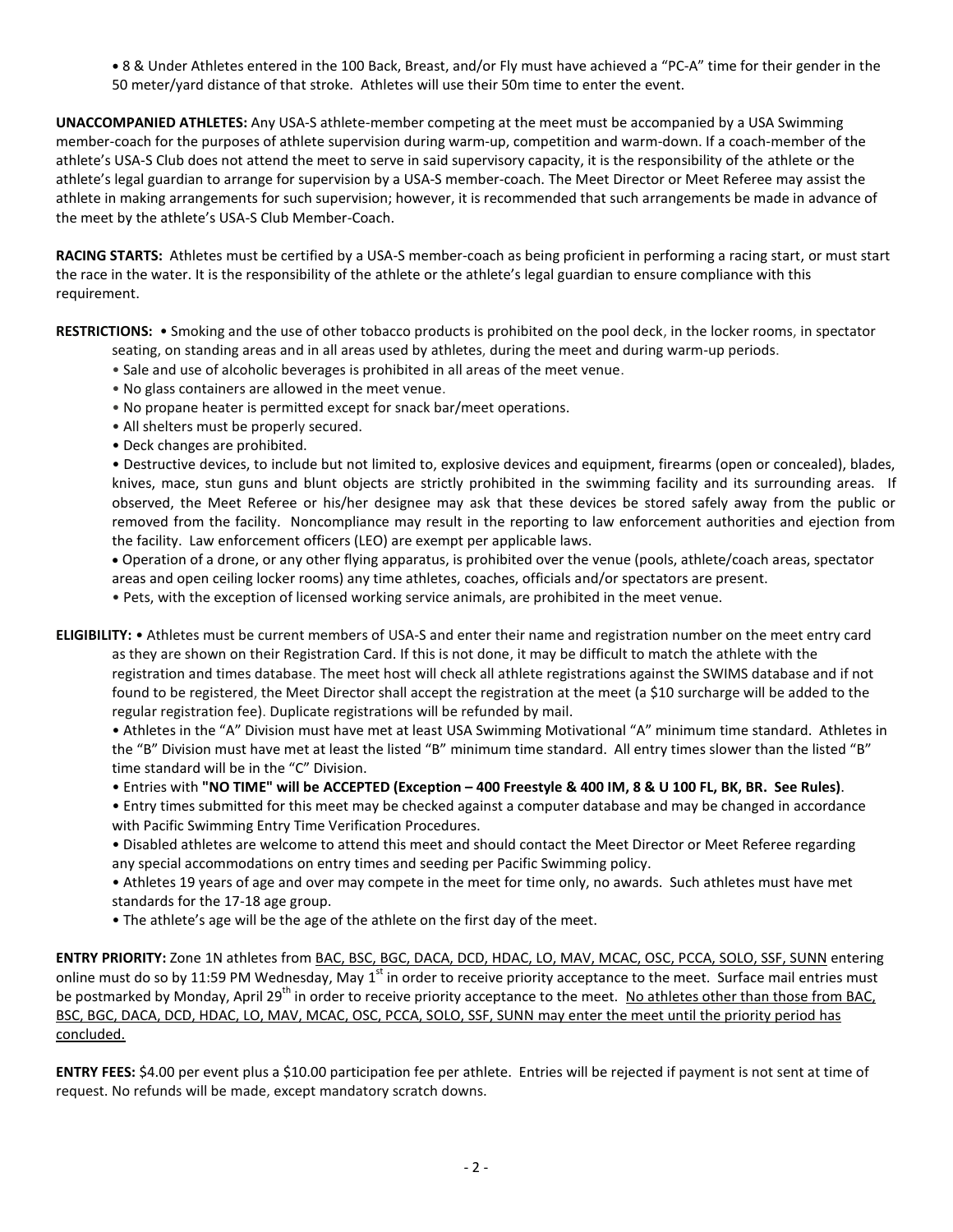**ONLINE ENTRIES:** You may enter this meet online at FastSwims or by U.S. mail. To enter online go to [http://www.fastswims.com](http://www.fastswims.com/) to receive an immediate entry confirmation. This method requires creation of a free account and payment by credit card. FastSwims charges a processing fee for this service, 6.5% of the total Entry Fees plus \$0.75 per transaction, regardless of number of athletes. Please note that the processing fee is a separate fee from the Entry Fees. If you do not wish to pay the processing fee, enter the meet using a mail entry. **Entering online is a convenience, is completely voluntary, and is in no way required or expected of an athlete by Pacific Swimming. Online entries will be accepted through Wednesday, May 8th at 11:59 PM.** LATE ENTRIES WILL NOT BE ACCEPTED. NO REFUNDS.

**MAILED OR HAND DELIVERED ENTRIES**: Entries must be on the attached consolidated entry form. Forms must be filled out completely and printed clearly with athlete's best time. Entries must be postmarked by midnight, Monday, **May 6 th, 2019** or hand delivered by 6:30 p.m. Wednesday, May 8<sup>th</sup>, 2019. No late entries will be accepted. Requests for confirmation of receipt of entries should include a self-addressed envelope.

## **Make check payable to**: **De Anza Cupertino Aquatics (DACA)**

| <b>Mail entries to: DACA Meet Director</b> | <b>Hand deliver entries to: DACA Meet Director</b> |
|--------------------------------------------|----------------------------------------------------|
| 1080 S. De Anza Blyd.                      | 1080 S. De Anza Blvd.                              |
| San Jose. CA 95129                         | San Jose. CA 95129                                 |

**CHECK-IN:** The meet will be deck seeded. Athletes must check-in at the Clerk-of-Course. No event shall be closed more than 30 minutes before the scheduled start of the session. Close of check-in for all individual events shall be no more than 60 minutes before the estimated time of the start of the first heat of the event. Athletes who do not check in will not be seeded and will not be allowed to compete in that event.

**SCRATCHES:** Any athletes not reporting for or competing in an individual timed final event that they have checked in for shall not be penalized.

**AWARDS:** Individual events will be awarded in the A, B, and C division. Ribbons for First through Eighth place will be given to the following age groups 8 & U, 9-10, 11-12. "A" time medals will be given to athletes achieving a new "A" time ("PC-A" for 8 & Under Athletes, USA-S "A" for 9 & Over Athletes), regardless of place achieved in the event. All awards must be picked up at the meet by coaches at the end of the meet. Awards will not be mailed.

**ADMISSION:** Free. Meet programs will not be available for purchase, but will be posted at [http://www.daca.org](http://www.daca.org/) prior to the meet and will be e-mailed to participating clubs.

**SNACK BAR & HOSPITALITY:** A snack bar will be open each day. Generous and friendly hospitality provided for officials, and coaches.

**MISCELLANEOUS:** No overnight parking is allowed. Facilities will not be provided after meet hours. All participating clubs are expected to provide lane timers based upon the number of athletes registered to swim each day. Club timing lanes for Saturday and Sunday will be assigned and coaches will be notified of assignments during the week prior to the meet.

**MINIMUM OFFICIALS:** Clubs must follow Zone 1 North rules for providing officials. Each club must provide officials for each session according to the number of athletes entered in that session, following the table below. Clubs that do not provide sufficient officials must provide coaches to act in the place of officials.

| Club athletes entered in session | <b>Trained and carded officials requested</b> |  |  |  |  |  |
|----------------------------------|-----------------------------------------------|--|--|--|--|--|
| $1 - 10$                         |                                               |  |  |  |  |  |
| $11 - 25$                        |                                               |  |  |  |  |  |
| 26-50                            |                                               |  |  |  |  |  |
| 51-75                            |                                               |  |  |  |  |  |
| 76-100                           |                                               |  |  |  |  |  |
| 100 or more                      | 5 and up (1 for every 25 athletes)            |  |  |  |  |  |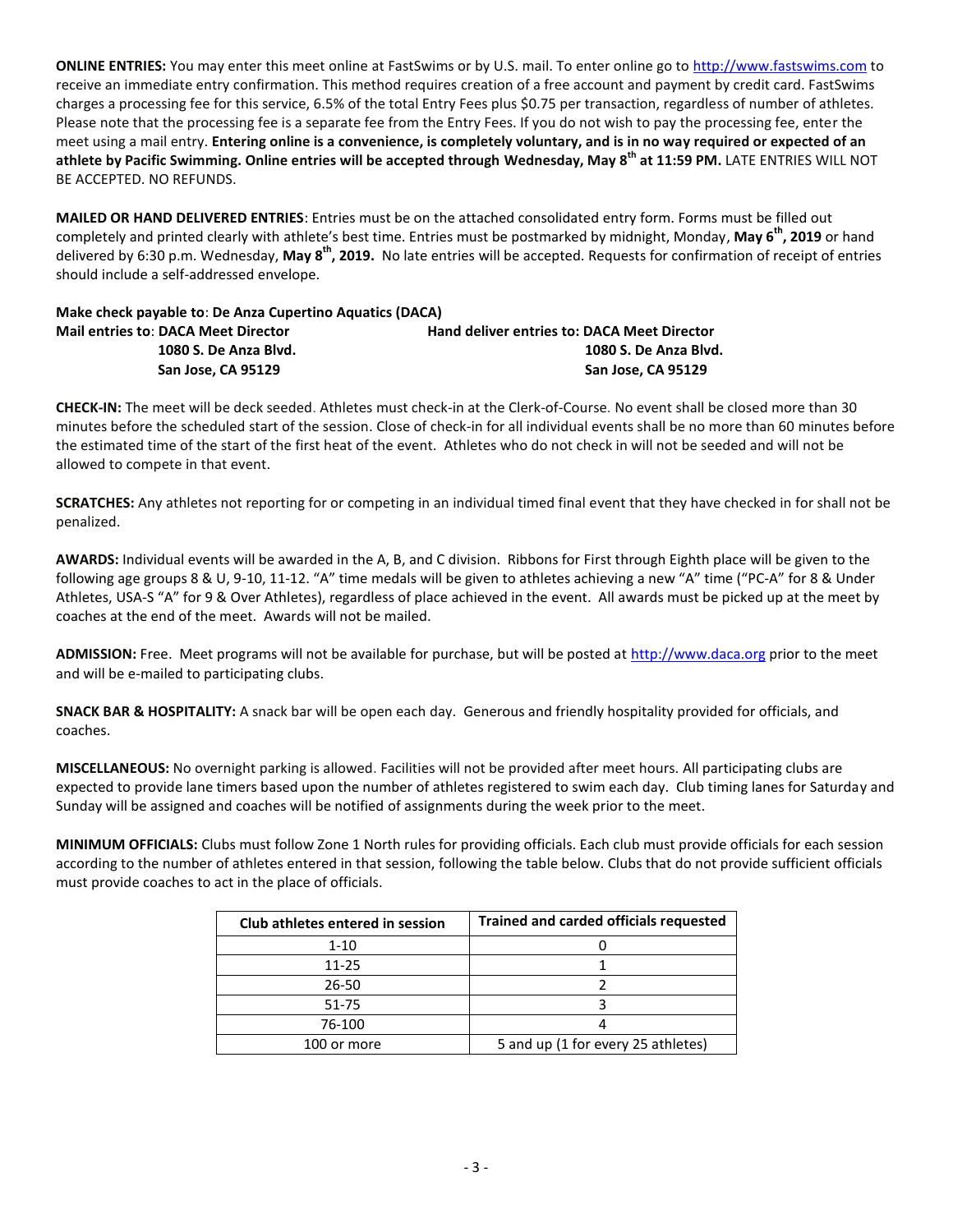## **EVENT SUMMARY**

|        | <b>SATURDAY</b> |           |          | <b>SUNDAY</b> |              |               |          |  |  |
|--------|-----------------|-----------|----------|---------------|--------------|---------------|----------|--|--|
| 8 & UN | $9 - 10$        | $11 - 12$ | $13 - 0$ | 8 & UN        | $9 - 10$     | $11 - 12$     | $13 - 0$ |  |  |
| 100 FR | 100 FR          | 100 FR    | 200 FR   | <b>50 FR</b>  | <b>50 FR</b> | <b>200 FR</b> | 100 FR   |  |  |
| 100 BR | 100 BR          | 100 BR    | 200 BR   | 100 BK        | 100 BK       | <b>50 BK</b>  | 200 BK   |  |  |
| 50 BK  | 50 BK           | 200 BK    | 100 BK   | 100 FL        | 100 FL       | 200 FL        | 100 BR   |  |  |
| 50 FL  | 50 FL           | 50 FL     | 100 FL   | 50 BR         | <b>50 BR</b> | <b>50 FR</b>  | 200 IM   |  |  |
|        | 400 FR          | 400 IM    | 50 FR    |               | 200 IM       | 200 IM        | 400 FR   |  |  |

|                         | FRIDAY, MAY 17th                           |                |         | SUNDAY, MAY 19th                                                                 |              |
|-------------------------|--------------------------------------------|----------------|---------|----------------------------------------------------------------------------------|--------------|
|                         | Warm-Up 3:30 - 4:15 PM; Meet Start 4:30 PM |                |         | SESSION A - Warm-Up 7:00-8:15 AM; Meet Start 8:30 AM                             |              |
| GIRLS#                  | <b>EVENT</b>                               | <b>BOYS#</b>   | GIRLS # | <b>EVENT</b>                                                                     | <b>BOYS#</b> |
| 1                       | 13 & O 200 FREE                            | $\overline{2}$ | 49      | 11-12 200 FREE                                                                   |              |
| 3                       | $11 - 12$ 100 FREE                         |                | 51      | 13 & O 100 FREE                                                                  | 52           |
| 5                       | 13 & O 200 BREAST                          | 6              | 53      | 11-12 50 BACK                                                                    |              |
| $\overline{\mathbf{z}}$ | 11-12 100 BREAST                           |                | 55      | 13 & O 200 BACK                                                                  | 56           |
| 9                       | 13 & O 100 BACK                            | 10             | 57      | $11 - 12200$ FLY                                                                 |              |
| 11                      | 11-12 200 BACK                             |                | 59      | 13 & O 100 BREAST                                                                | 60           |
| 13                      | 13 & O 100 FLY                             | 14             | 61      | $11 - 1250$ FREE                                                                 |              |
| 15                      | $11 - 1250$ FLY                            |                | 63      | 13 & O 200 IM                                                                    | 64           |
| 17                      | 13 & O 50 FREE                             | 18             | 64      | $11 - 12200$ IM                                                                  |              |
| 19                      | $11 - 12400$ IM**                          |                | 67      | 13 & O 400 FREE**                                                                | 68           |
|                         | SATURDAY, MAY 18 <sup>th</sup>             |                |         | <b>SESSION B</b>                                                                 |              |
|                         | Warm-Up 3:30 - 4:15 PM; Meet Start 4:30 PM |                |         | Session begins 1 Hour following completion of Session A,<br>not before 12:00 PM. |              |
|                         | $11 - 12$ 100 FREE                         | 22             |         | $11 - 12200$ FREE                                                                | 70           |
| 23                      | 10 & U 100 FREE                            | 24             | 71      | 9 - 10 50 FREE                                                                   | 72           |
| 25                      | 8 & U 100 FREE                             | 26             | 73      | 8 & U 50 FREE                                                                    | 74           |
|                         | 11-12 100 BREAST                           | 28             |         | 11-12 50 BACK                                                                    | 76           |
| 29                      | 9 - 10 100 BREAST                          | 30             | 77      | 9 - 10 100 BACK                                                                  | 78           |
| 31                      | 8 & U 100 BREAST*                          | 32             | 79      | 8 & U 100 BACK*                                                                  | 80           |
|                         | 11-12 200 BACK                             | 34             |         | 11-12 200 FLY                                                                    | 82           |
| 35                      | $9 - 1050$ BACK                            | 36             | 83      | 9 - 10 100 FLY                                                                   | 84           |
| 37                      | 8 & U 50 BACK                              | 38             | 85      | 8 & U 100 FLY*                                                                   | 86           |
|                         | $11 - 1250$ FLY                            | 40             |         | $11 - 1250$ FREE                                                                 | 88           |
| 41                      | 8 & U 50 FLY                               | 42             | 89      | 8 & U 50 BREAST                                                                  | 90           |
| 43                      | $9 - 1050$ FLY                             | 44             | 91      | 9-1050 BREAST                                                                    | 92           |
|                         | $11 - 12$ 400 IM**                         | 46             |         | $11 - 12200$ IM                                                                  | 94           |
| 47                      | $9 - 10$ 400 FREE**                        | 48             | 95      | $9 - 10200$ IM                                                                   | 96           |

| FRIDAY, MAY 17 <sup>th</sup>               |                                            |                |
|--------------------------------------------|--------------------------------------------|----------------|
|                                            | Warm-Up 3:30 - 4:15 PM; Meet Start 4:30 PM |                |
| S#                                         | <b>EVENT</b><br><b>BOYS#</b>               |                |
|                                            | 13 & O 200 FREE                            | $\overline{2}$ |
|                                            | $11 - 12$ 100 FREE                         |                |
|                                            | 13 & O 200 BREAST                          | 6              |
|                                            | 11-12 100 BREAST                           |                |
|                                            | 13 & O 100 BACK                            | 10             |
|                                            | 11-12 200 BACK                             |                |
|                                            | 13 & O 100 FLY                             | 14             |
|                                            | $11 - 1250$ FLY                            |                |
|                                            | 13 & O 50 FREE                             | 18             |
|                                            | 11-12 400 IM**                             |                |
|                                            | SATURDAY, MAY 18 <sup>th</sup>             |                |
| Warm-Up 3:30 - 4:15 PM; Meet Start 4:30 PM |                                            |                |
|                                            |                                            |                |
|                                            | $11 - 12$ 100 FREE                         | 22             |
|                                            | 10 & U 100 FREE                            | 24             |
|                                            | 8 & U 100 FREE                             | 26             |
|                                            | 11-12 100 BREAST                           | 28             |
|                                            | 9 - 10 100 BREAST                          | 30             |
|                                            | 8 & U 100 BREAST*                          | 32             |
|                                            | 11-12 200 BACK                             | 34             |
|                                            | $9 - 1050$ BACK                            | 36             |
|                                            | 8 & U 50 BACK                              | 38             |
|                                            | $11 - 1250$ FLY                            | 40             |
|                                            | 8 & U 50 FLY                               | 42             |
|                                            | $9 - 1050$ FLY                             | 44             |
|                                            | $11 - 12$ 400 IM**                         | 46             |
|                                            | $9 - 10$ $100$ ERFF**                      | 48             |

\*8 & Under Athletes entered in the 100 Back, Breast, and/or Fly must have achieved a "PC-A" time for their gender in the 50 meter/yard distance of that stroke.

\*\* Athletes entered in the 400 Freestyle and/or 400 IM must have achieved a USA-S Motivational "B" time for their age group and gender. Athletes in the 400 Freestyle and/or 400 IM must provide their own timers.

Use the following URL to find the time standards: <http://www.pacswim.org/swim-meet-times/standards>